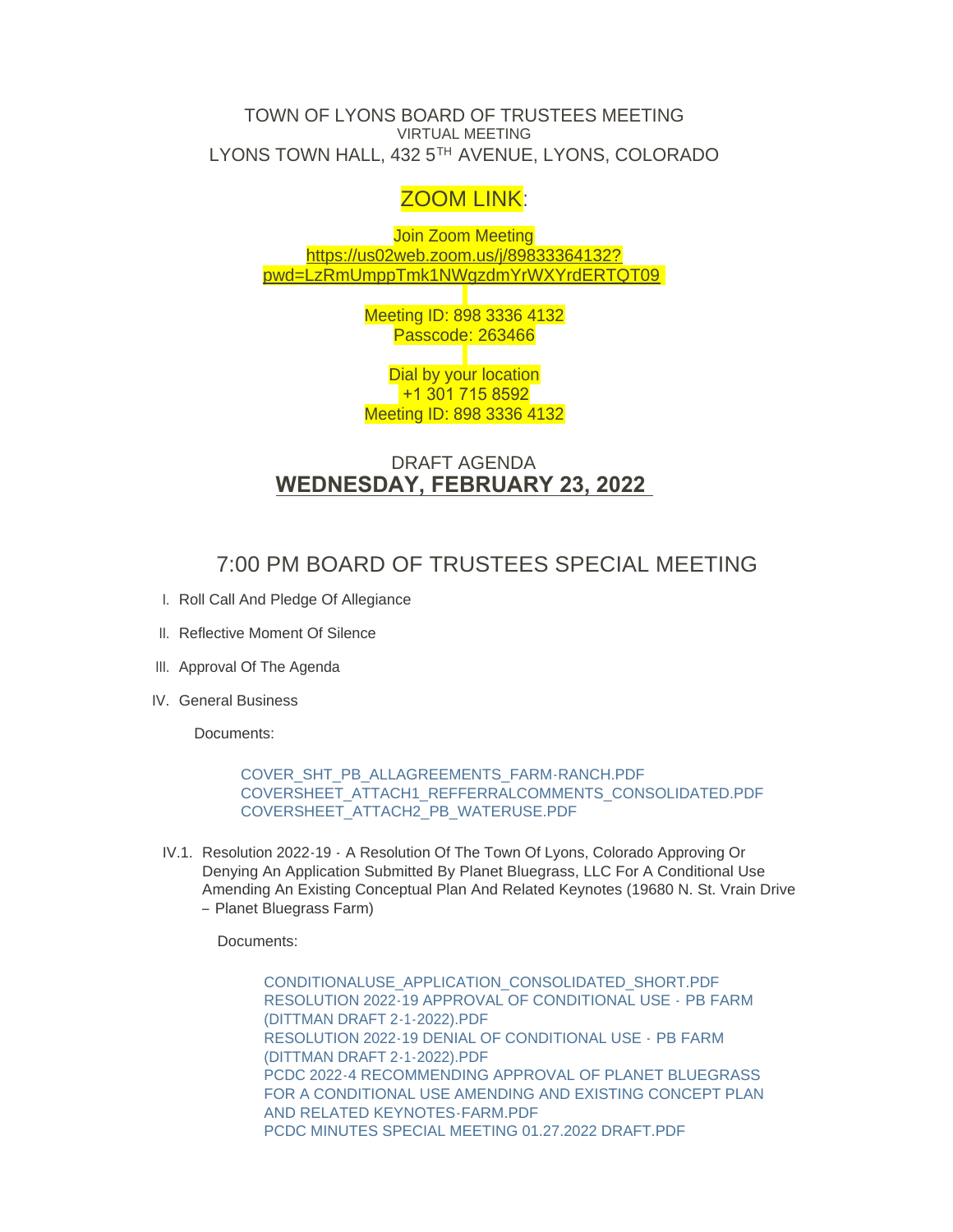Documents:

#### [PROPOSED RESOLUTION REGARDING WATER DEDICATION.PDF](https://www.townoflyons.com/AgendaCenter/ViewFile/Item/9883?fileID=20461)

IV.1.a.i. Farm Water Use Estimates

Documents:

#### [FARM WATER USE ESTIMATES.PDF](https://www.townoflyons.com/AgendaCenter/ViewFile/Item/9884?fileID=20462)

IV.1.a.i.1. Farm Water Use Letter

Documents:

#### [FARM WATER USE LETTER.PDF](https://www.townoflyons.com/AgendaCenter/ViewFile/Item/9885?fileID=20463)

IV.1.b. Conditional Use Redlines - Farm

Documents:

#### [PLANET BLUEGRASS KEY NOTE PLANS-36X24 \(FARM\) - FINAL.PDF](https://www.townoflyons.com/AgendaCenter/ViewFile/Item/9826?fileID=20389) [FARM KEYNOTES - REDLINED V2.PDF](https://www.townoflyons.com/AgendaCenter/ViewFile/Item/9826?fileID=20390)

IV.1.c. Public Comments

Documents:

[PUBLIC COMMENTS-PLANET BLUEGRASS KROLL.PDF](https://www.townoflyons.com/AgendaCenter/ViewFile/Item/9815?fileID=20343) [PUBLIC COMMENTS-PLANET BLUEGRASS PARKS 2.PDF](https://www.townoflyons.com/AgendaCenter/ViewFile/Item/9815?fileID=20344) [PUBLIC COMMENTS-PLANET BLUEGRASS PARKS.PDF](https://www.townoflyons.com/AgendaCenter/ViewFile/Item/9815?fileID=20345) [PUBLIC COMMENTS-PLANET BLUEGRASS ROSE.PDF](https://www.townoflyons.com/AgendaCenter/ViewFile/Item/9815?fileID=20346) [PUBLIC COMMENTS-PLANET BLUEGRASS SULLIVAN.PDF](https://www.townoflyons.com/AgendaCenter/ViewFile/Item/9815?fileID=20347) [PUBLIC COMMENTS-PLANET BLUEGRASS WEATHERWAX.PDF](https://www.townoflyons.com/AgendaCenter/ViewFile/Item/9815?fileID=20348) [\\_PUBLIC COMMENTS- PLANET BLUEGRASS LEWIS.PDF](https://www.townoflyons.com/AgendaCenter/ViewFile/Item/9815?fileID=20349) [PUBLIC COMMENTS- PLANET BLUEGRASS PLAVIDAL.PDF](https://www.townoflyons.com/AgendaCenter/ViewFile/Item/9815?fileID=20350) [PUBLIC COMMENTS-PLANET BLUEGRASS ALL COMMENTS.PDF](https://www.townoflyons.com/AgendaCenter/ViewFile/Item/9815?fileID=20351) [PUBLIC COMMENTS-PLANET BLUEGRASS CAWTHORN.PDF](https://www.townoflyons.com/AgendaCenter/ViewFile/Item/9815?fileID=20352) [PUBLIC COMMENTS-PLANET BLUEGRASS DENTON.PDF](https://www.townoflyons.com/AgendaCenter/ViewFile/Item/9815?fileID=20353) PUBLIC COMMENTS-PLANET BLUEGRASS HART PDF [PUBLIC COMMENTS-PLANET BLUEGRASS HIRT.PDF](https://www.townoflyons.com/AgendaCenter/ViewFile/Item/9815?fileID=20355)

IV.2. Resolution 2022-20 - A Resolution Of The Town Of Lyons, Colorado Approving Or Denying An Application Submitted By Planet Bluegrass, LLC For A Conditional Use Amending An Existing Site Plan And Related Keynotes (500 W. Main Street - Planet Bluegrass Ranch)

Documents:

[CONDITIONALUSE\\_APPLICATION\\_CONSOLIDATED\\_SHORT.PDF](https://www.townoflyons.com/AgendaCenter/ViewFile/Item/9811?fileID=20453) [RESOLUTION 2022-20 DENYING CONDITIONAL USE - PB RANCH \(DITTMAN](https://www.townoflyons.com/AgendaCenter/ViewFile/Item/9811?fileID=20309)  DRAFT 2-1-2022).PDF [RESOLUTION 2022-20 APPROVING CONDITIONAL USE - PB RANCH](https://www.townoflyons.com/AgendaCenter/ViewFile/Item/9811?fileID=20310)  (DITTMAN DRAFT 2-1-2022).PDF [PCDC 2022-3 RECOMMENDING APPROVAL OF PLANET BLUEGRASS](https://www.townoflyons.com/AgendaCenter/ViewFile/Item/9811?fileID=20312)  FOR A CONDITIONAL USE AMENDING AND EXISTING SITE PLAN AND RELATED KEYNOTES- RANCH.PDF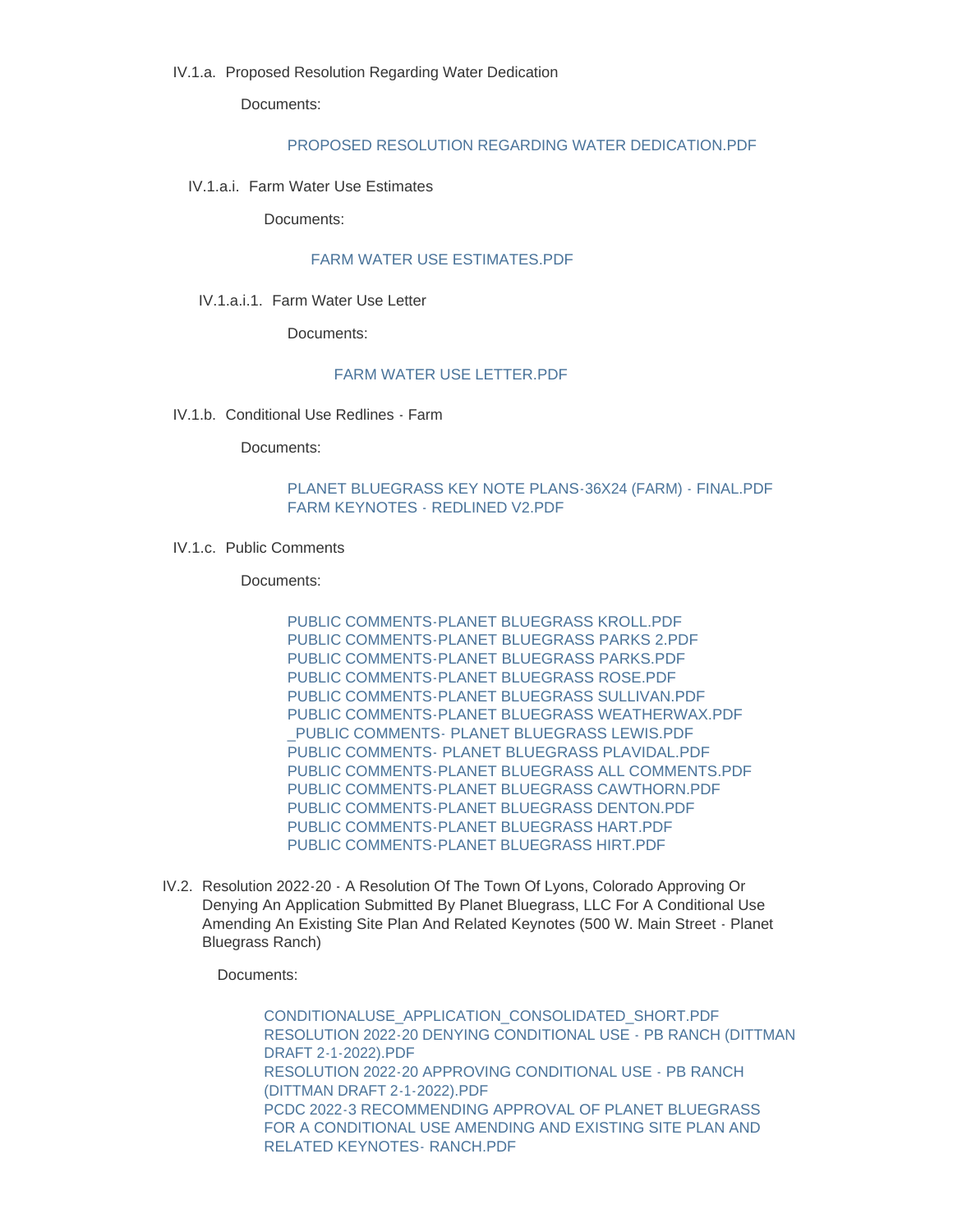#### [PCDC MINUTES SPECIAL MEETING 01.27.2022 DRAFT.PDF](https://www.townoflyons.com/AgendaCenter/ViewFile/Item/9811?fileID=20313)

IV.2.a. Conditional Use Redlines - Ranch

Documents:

#### [PLANET BLUEGRASS KEY NOTE PLANS-36X24 \(RANCH\) FINAL.PDF](https://www.townoflyons.com/AgendaCenter/ViewFile/Item/9827?fileID=20391) [PLANET BLUEGRASS KEYNOTES \(RANCH\)- REDLINED V2.PDF](https://www.townoflyons.com/AgendaCenter/ViewFile/Item/9827?fileID=20392)

IV.2.b. Public Comments

Documents:

[PUBLIC COMMENTS-PLANET BLUEGRASS CAWTHORN.PDF](https://www.townoflyons.com/AgendaCenter/ViewFile/Item/9814?fileID=20330) PUBLIC COMMENTS-PLANET BLUEGRASS DENTON PDF [PUBLIC COMMENTS-PLANET BLUEGRASS HART.PDF](https://www.townoflyons.com/AgendaCenter/ViewFile/Item/9814?fileID=20332) [PUBLIC COMMENTS-PLANET BLUEGRASS HIRT.PDF](https://www.townoflyons.com/AgendaCenter/ViewFile/Item/9814?fileID=20333) [PUBLIC COMMENTS-PLANET BLUEGRASS KROLL.PDF](https://www.townoflyons.com/AgendaCenter/ViewFile/Item/9814?fileID=20334) [PUBLIC COMMENTS-PLANET BLUEGRASS PARKS 2.PDF](https://www.townoflyons.com/AgendaCenter/ViewFile/Item/9814?fileID=20335) [PUBLIC COMMENTS-PLANET BLUEGRASS PARKS.PDF](https://www.townoflyons.com/AgendaCenter/ViewFile/Item/9814?fileID=20336) [PUBLIC COMMENTS-PLANET BLUEGRASS ROSE.PDF](https://www.townoflyons.com/AgendaCenter/ViewFile/Item/9814?fileID=20337) [PUBLIC COMMENTS-PLANET BLUEGRASS SULLIVAN.PDF](https://www.townoflyons.com/AgendaCenter/ViewFile/Item/9814?fileID=20338) [PUBLIC COMMENTS-PLANET BLUEGRASS WEATHERWAX.PDF](https://www.townoflyons.com/AgendaCenter/ViewFile/Item/9814?fileID=20339) [\\_PUBLIC COMMENTS- PLANET BLUEGRASS LEWIS.PDF](https://www.townoflyons.com/AgendaCenter/ViewFile/Item/9814?fileID=20340) [PUBLIC COMMENTS- PLANET BLUEGRASS PLAVIDAL.PDF](https://www.townoflyons.com/AgendaCenter/ViewFile/Item/9814?fileID=20341) [PUBLIC COMMENTS-PLANET BLUEGRASS ALL COMMENTS.PDF](https://www.townoflyons.com/AgendaCenter/ViewFile/Item/9814?fileID=20342)

IV.3. Resolution 2022-21 A Resolution Of The Town Of Lyons, Colorado Approving The Fourth Amendment To The Amendable Letter Of Understanding (PBG Farm Property)

Documents:

#### [RESOLUTION 2022-21 RESO FOURTH AMENDENT TO PBG FARM](https://www.townoflyons.com/AgendaCenter/ViewFile/Item/9812?fileID=20315)  AMENDABLE LETTER (DITTMAN DRAFT 2-2-2022).PDF

IV.3.a. Fourth Amendment - Amendable Letter REDLINE FARM

Documents:

[FOURTH AMENDEMENT TO AMENDABLE LETTER \(PBG FARM\) 2022](https://www.townoflyons.com/AgendaCenter/ViewFile/Item/9828?fileID=20381)  (DITTMAN DRAFT 2-2-2022).PDF [FARM AMENDABLE LETTER - REDLINED V2.PDF](https://www.townoflyons.com/AgendaCenter/ViewFile/Item/9828?fileID=20393)

IV.4. Resolution 2022-22 A Resolution Of The Town Of Lyons, Colorado Approving The Second Amendment To The Amendable Letter Of Understanding (PBG Ranch Property)

Documents:

[RESOLUTION 2022-22 RESO SECOND AMENDMENT TO PBG RANCH](https://www.townoflyons.com/AgendaCenter/ViewFile/Item/9813?fileID=20316)  AMENDABLE LETTER (DITTMAN DRAFT 2-2-2022).PDF

IV.4.a. Second Amendment - Amendable Letter REDLINE RANCH

Documents:

[SECOND AMENDEMENT TO AMENDABLE LETTER \(PBG RANCH\) 2022](https://www.townoflyons.com/AgendaCenter/ViewFile/Item/9829?fileID=20383)  (DITTMAN DRAFT 2-2022).PDF [PLANET BLUEGRASS AMMENDABLE LETTER \(RANCH\) - REDLINED](https://www.townoflyons.com/AgendaCenter/ViewFile/Item/9829?fileID=20394)